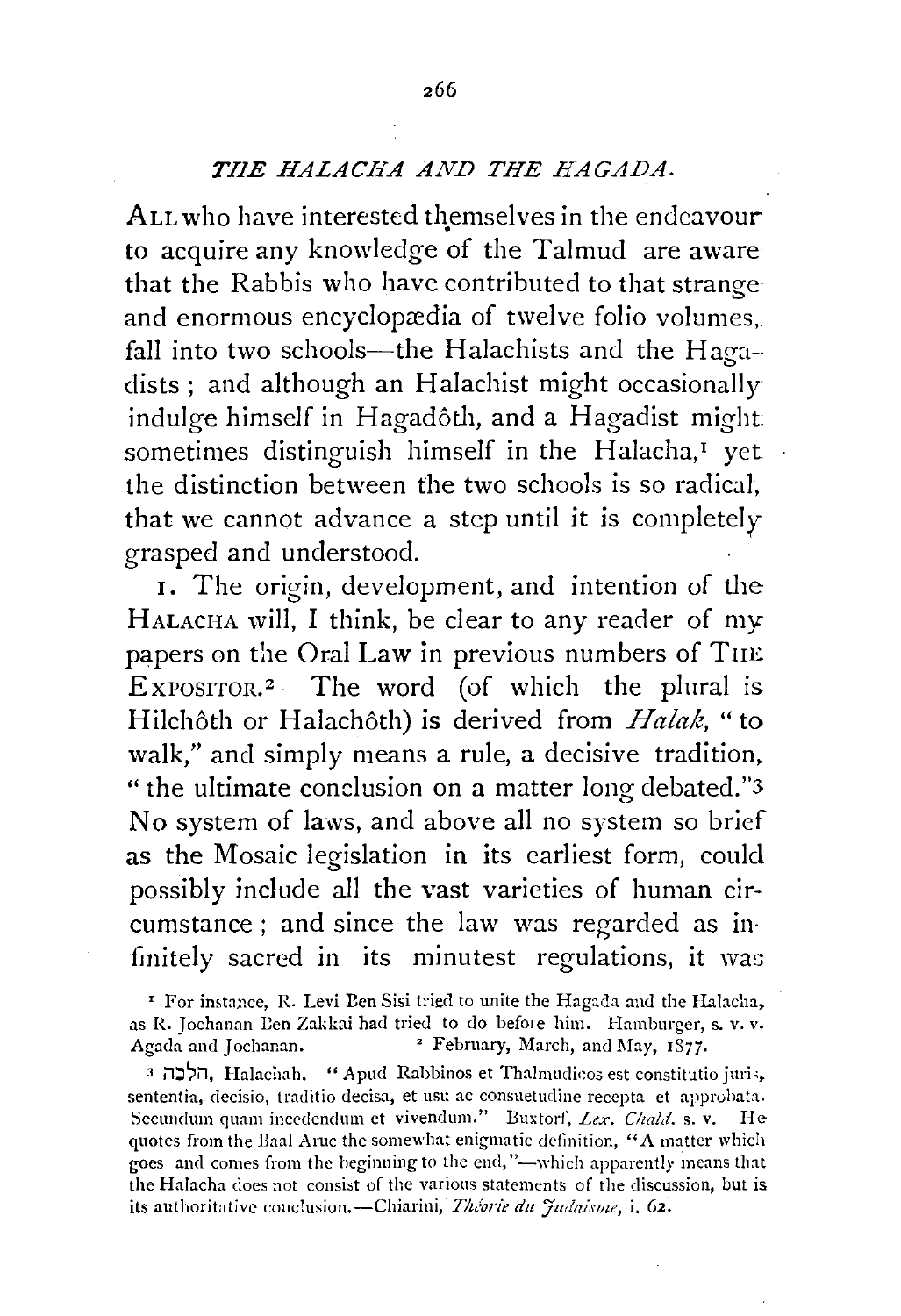inevitable that questions should continually arise as to the proper method of understanding or applying it. If, in the nineteenth century after Christ, we have seen a powerful Church distressed and agitated by the archæological discussion of one or two rubrics dealing with matters so apparently unimportant as the position of a Communion Table and the use of half a dozen vestments, it is hardly to be wondered at that Judaism should be profoundly exercised by minutiæ which to them seemed far more important than the use of chasubles or the position of celebrants. Hence the *thorah shebeal p£,* or "law upon the lip,"—the Oral as distinguished from the Written Law-dates back to very early times. As far back as the later books of the Pentateuch we find decided traces of a growth from earlier and simpler regulations ; and we see that, even in the wilderness, events from time to time occurred which necessitated some explanation of laws already promulgated. Such for instance is the scene between Moses and his nephews when he found that they had burnt instead of eating the goat of the sin offering  $;1$  the decision about the man caught gathering sticks<sup>2</sup> on the Sabbath day; the rule laid down by Eleazar the priest respecting the treatment of spoils of war ; 3 the punishment of blasphemy ; 4 and others. In later books we trace still further developments, as for instance in the consecration of altars; the laws relating to the monarchy; the entire regulations respecting the building and worship of the temple; the creation of schools of the prophets; of rules respecting the Sabbath ;5 of

 $*$  Lev. x. 16.  $*$  Num. xv. 32.  $*$  Ibid. xxxi. 21,  $*$  Lev. xxiv. 11.  $*$  Ier. xvii. 21.  $5$  Jer.  $x$ vii. 21.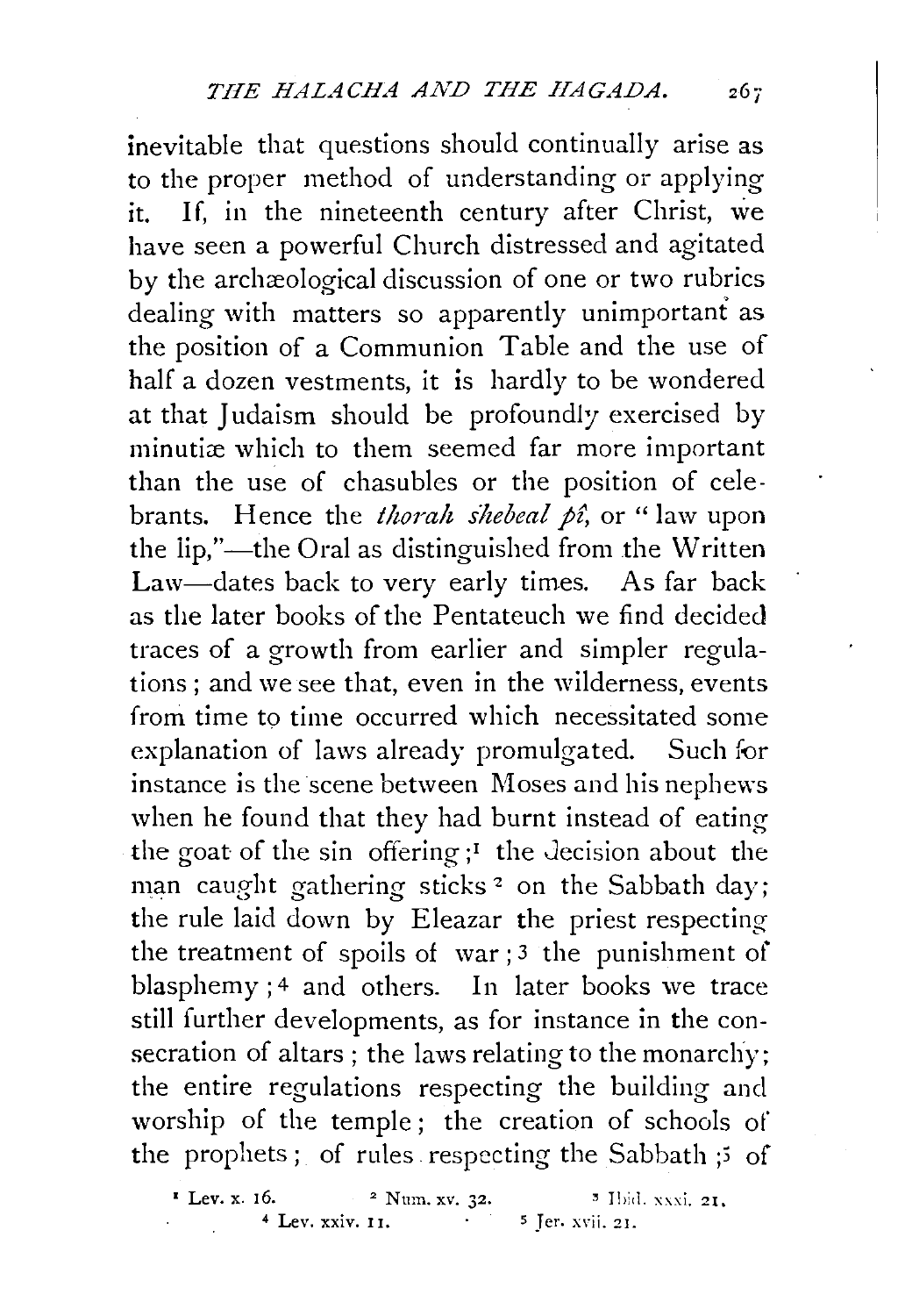four yearly fasts;<sup>1</sup> of the three daily prayers.<sup>2</sup> In fact the Bible itself will furnish us with specimens of the five kinds of Halachôth—written, oral, inferential, customary, and *temporary*. These Biblical Halachôth are, however, perfectly insignificant when compared with the subsequent development of the system, during the five centuries which preceded, and the three which followed, the destruction of Jerusalem. These eight centuries are the epochs of the three great schools of Jewish teachers, which are known by the names of the SoPHERiM, or Scribes; the earlier and later TANAÎM, or Authoritative Teachers; and the AMORAÎM, or Discoursers. In these schools originated the vast national literature and tradition which we call by the general name of the Talmud.

(1) The SoPHERIM cover the period from Ezra to Simon the Just (B.C.  $458-320$ ), and to them we owe the reading of the Book of Esther at the feast of Purim; the morning and evening repetition of the *Slzema Israel* (the prayer, "Hear, 0 Israel, the Lord our God is one Lord!"); the rules about the construction of phylacteries ; the public reading of the law in the worship of the synagogues; rules about forbidden marriages; and not a few of the simplest of those decisions and institutions which were afterwards collected in the Mishna. These institutions, sometimes known as the *Mishnalel shel Sopherîm*, consist partly of explanations of the written law, and partly of deductions from it, which are generally reasonable and fair, to meet cases with which it had not explicitly dealt.

 $(2)$  The period of the TANAIM begins with the  $\frac{1}{2}$  Zech. viii. 19.  $\frac{1}{2}$  Dan, vi. 10.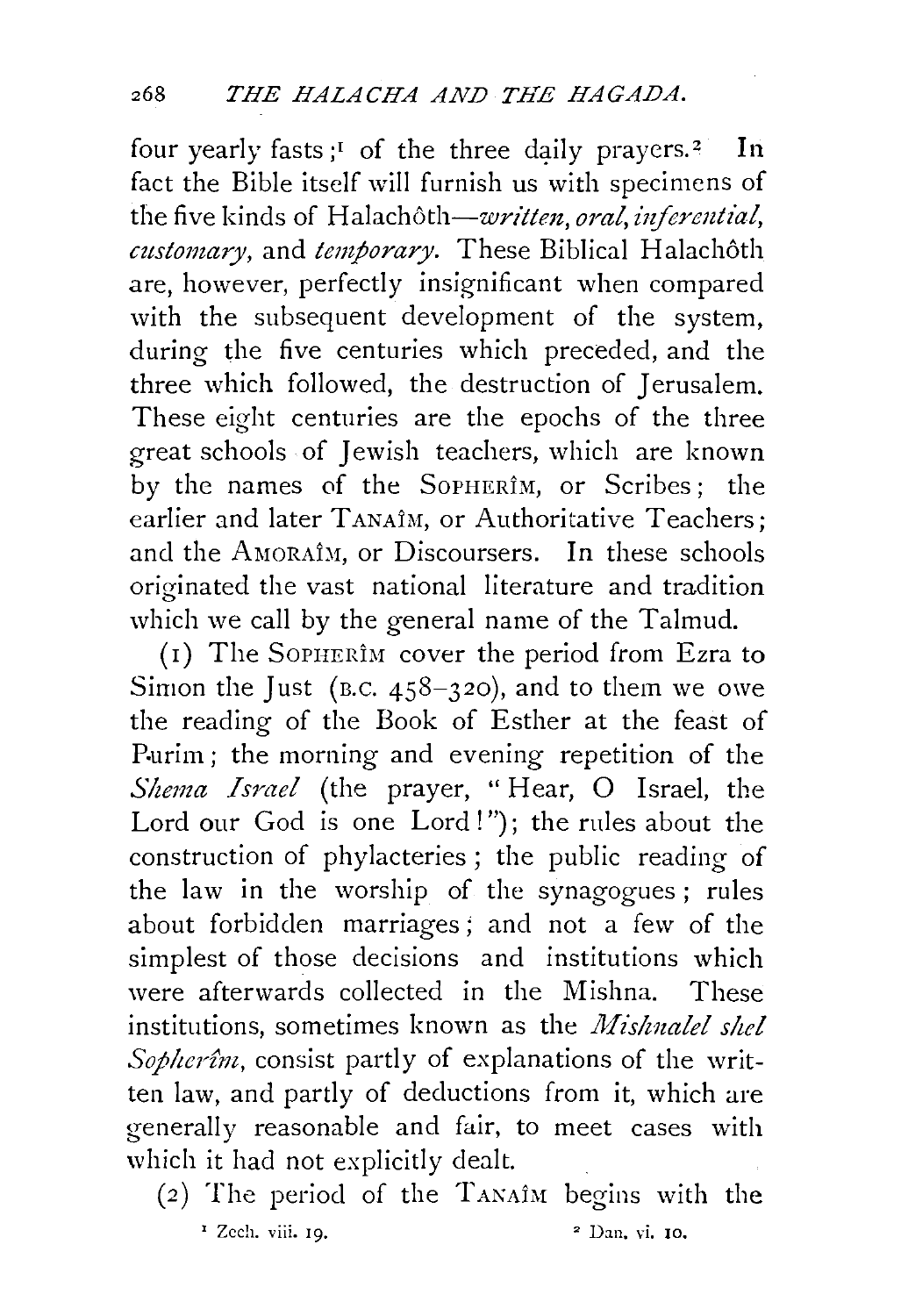rise of a Sanhedrin and the disappearance of the Great Synagogue founded by Ezra. The name is derived from *Tana*, "to teach with authority."<sup>I</sup> The early part of the epoch of the Tanaîm is marked by the gradual rise of the Chasidim and Tsedakim, in which we have seen the germ of the later Pharisees. and Sadducees; and we have already traced the sources of their activity in the mutual attractions and antagonisms between Hebraism and Hellenism, and the deepening necessity that every patriot who held a cosmopolitan spirit to be closely akin to apostasy should add to the impenetrability of that *hedge about the law* which it was the main object of their lives to plant. To the pre-Christian members of this Rabbinic epoch belong the famous couples.  $(Zougôth) :=$ 

> Jose Ben Joezer and Joseph Ben Jochanan; Joshua Ben Perachia and Nitai of Arbela;

Jehuda Ben Tabbai and Simeon Ben Shetach; Shemaia and Abtalion ;

and, lastly, the two whose diverging schools exercised so vast a subsequent influence, gave to the Talmudic discussions their sharp tone of opposition, and left so many traces of their conflicts in the Gospel narrative,2 namely,

Hillel and Shammai.

' The phrases *Tanu Rabbamm,* "our Rabbis hr.ve taught ;" *7imi chada,* "so and so has taught;" *Tanina*, "we have a tradition;" Matknitha, "it is Mishna," are constant phrases of quotation from the *Barathijôth*, or supplements to the Talmud.—Etheridge, *Heb. Lit.* p. 179.<br><sup>2</sup> As I have shewn in my "Life of Christ," *passim*. It was the complaint

of some of the wiser Rabbis, that since the disputes of Hillelites and Sham· maites had begun, the law had become like two laws; whereas in old days a simple majority of the Grand Sanhedrin had been sufficient to decide every question.-Chiarini, ii. 28. It is said that they originally differed in only three points.-Shabbath, xvii. I.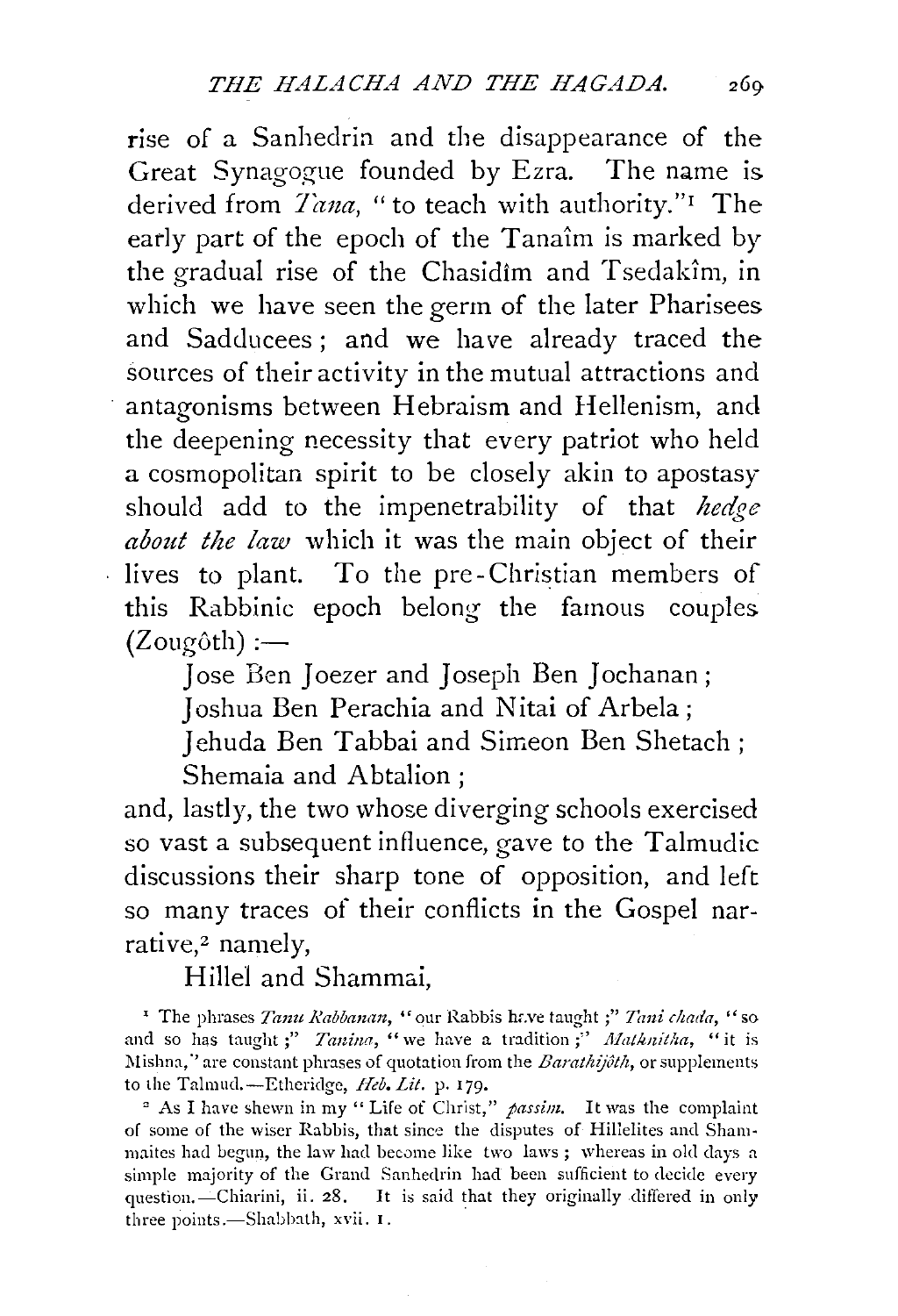the distinguished representatives of Judaism in its mildest breadth and its most virulent bigotry. To Hillel we probably owe the classification of the vast unwritten elements of the Mishna into the six Sedarim, or orders, and the ancient nucleus which was subsequently enlarged into the twelve chapters of the famous *Megillath Taanith*, or Roll of Fasts. Hillel was succeeded by his son Simeon I., and then successively by his descendants, Gamaliel the Elder . ( Hazzaken) and Simeon and J ochanan Ben Zakkai, who founded the school of Jabne.<sup>1</sup> The later school of Tanaim began after the destruction of Jerusalem, .and continued for three hundred years after Christ, by which time the Mishna had been finally elaborated by Jehuda Hakkodesh (the Holy), emphatically -called Rabbi, or Rabbenu,<sup>2</sup> and his immediate dis--ciples.

(3) The AMORAIM, from *anzar,* "to discourse,'' held a less exalted position than their predecessors.<sup>3</sup> An eminent Amora was a *Tana bathra*, or "last teacher," as distinguished from a *Tana kama*, or genuine Rabbi of the Mishna. Now just as the period of the Tanaim coincides with the rise and . cvnclusion of the M ISHNA, so that of the Amoraim coincides with that of the GEMARA, and the Gemara stands in the same relation of commentary and supplement to the Mishna as the Mishna does to the Thorah, or law. The Mishna is the repetition of the law; the Gemara is the "completion" *(gemar*, "to perfect") of the Mishna, following the same six

<sup>1</sup> About A.D. 80–220. 2 The Mechiltha of Ishmael Ben Elisha, a commentary (Midrash) in nine ·treatises (Mesiktoth) on Exodus xii.-xxiii. belongs to this epoch. He clieJ A. D. 121. Jehuda died about A. D. 190. 3 About A.D. 220-49S.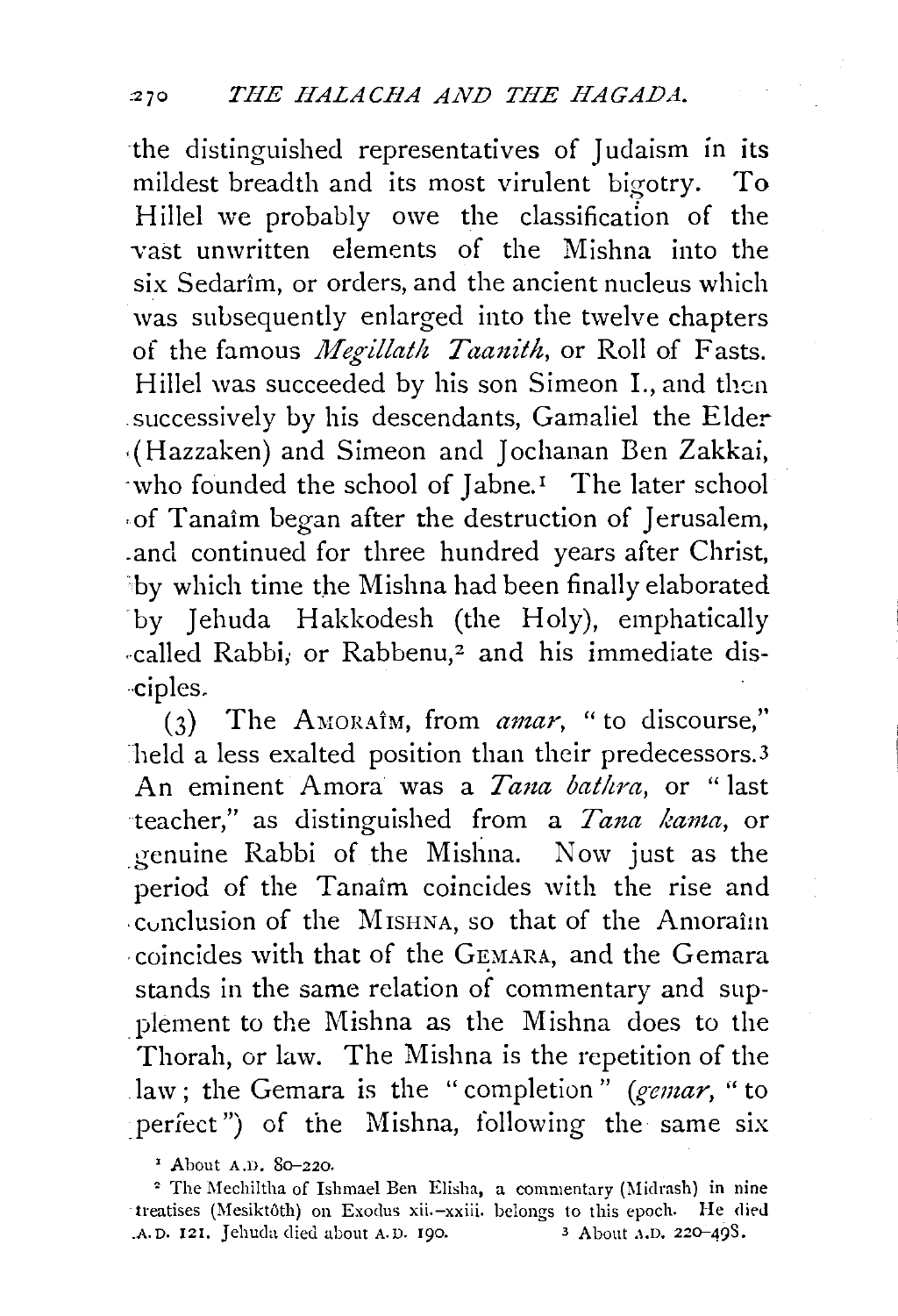•orders, and composed of much the same elements, namely, quotations from the Law, Halachôth, Hagadôth, &c. The two together constitute the Talmud ;proper. <sup>1</sup>

Now the Gemara is very largely composed of discussions about minute points of ritual, often dealt with by contradictory decisions of the Rabbis, and further confused by wide varieties of custom. These -discussions are given at length, and when the several Rabbis have argued, illustrated, or stated their views, the authoritative decision is given in the words, *The Halacha is with such an one.* 

Let us take an instance—the first that comes to hand out of thousands-from the Bab. Berachôth  $(fol. 43, b)$ .

. " The Rabbis have taught, if one brings perfumed oil (for cleansing) and myrtles, one ought, according to Shammai, to bless first the oil, then the myrtles; .according to Hillel, one does it in the inverse order. I am of the opinion of the former, said R. Gamaliel, because from oil one derives *two* sources of enjoyment, the odour and the anointing ; while from myrtles one only derives the enjoyment of the sweet scent. This opinion, says R. Jochanan, serves for an Halacha. When R. Papa was at the house of R. Houna, son of R. Ika, they brought them perfumed -oil and myrtles. He took some, and blessed *the .myrtles before the oil.* 'Master,' they asked him, ' are you not of the same opinion on the subject of

<sup>&</sup>lt;sup>1</sup> The Gemara contains many TOSEPHTÔTH (from *yasaph*, "to add "), or *a/pmdices* to the Mishna; and many DARATIIIJOTII, or laws EXTRA to the Mishna (from *baria*, exterior). These are not authoritative unless they coin--citle with the Mishna; just as the TosAPOHTH, or additions by the later Raobi» to the Gemara, are not authoritative if they contradict the Gemara.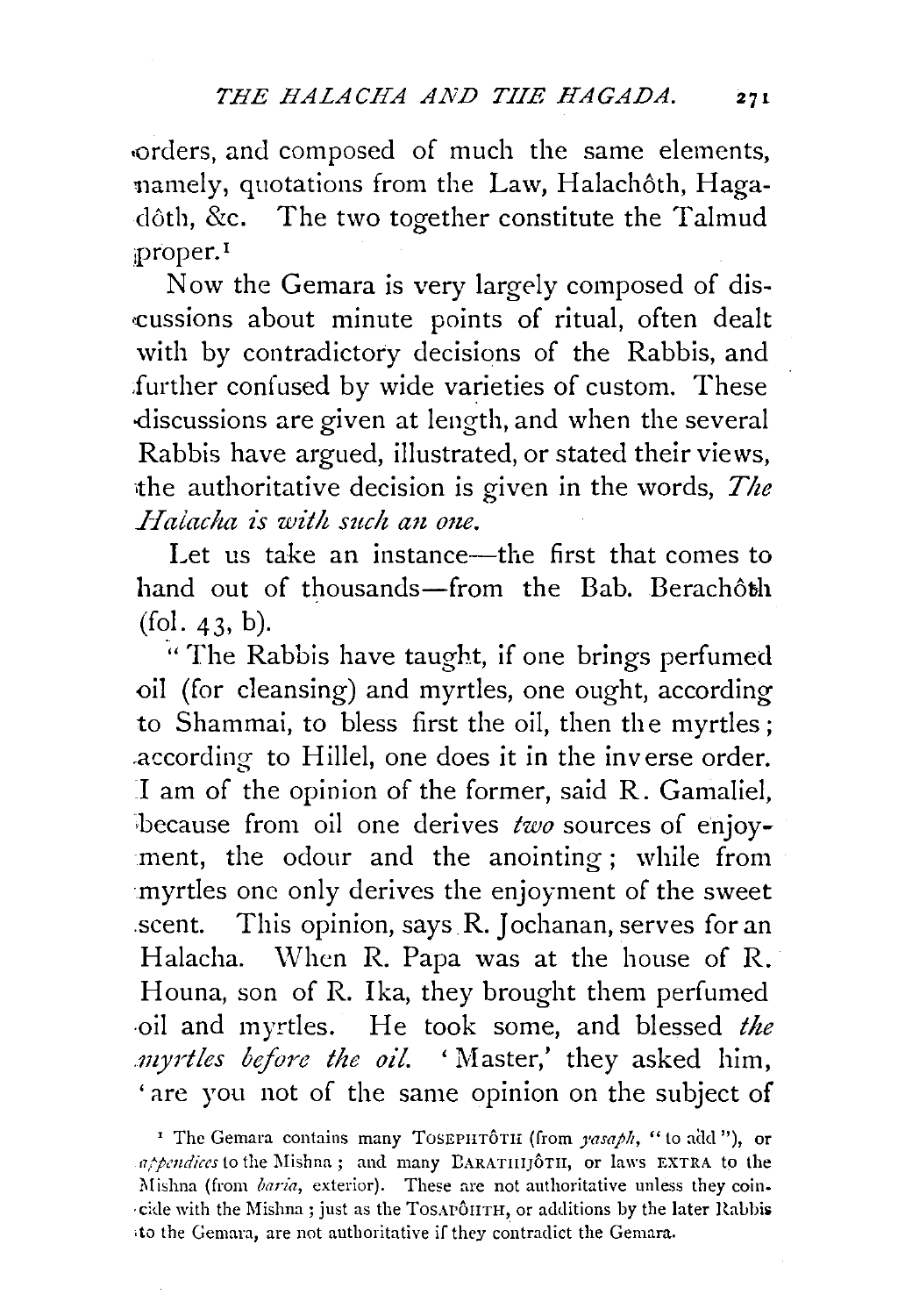the Halacha which one ought to follow?' 'According to Raba,' said he, 'the opinion of Hillel serves as the Halacha.' This, however, is not the case, and he only said-so to excuse his error."

Halachôth like these were part of the infinitely intricate network of protection adopted by Mosaism against foreign encroachments; and they were quite sufficient to occupy years of infructuous study, and to fill up every moment of the lives which they rendered so strenuously useless, so laboriously frivolous. They affected the minutest particulars of synagogue worship and the entire ritualism of feasts ; they were mixed up with every province of family life; they even pervaded the whole national institutions. Some of them are so ancient that we find them distinctly established at the epoch of the Septuagint translators, who in not a few instances (e.g., when they render Exodus xii. 15 by the *destruction-apaviele*-of all leaven; Exodus xiii. 6 by wearing the phylacteries. *in front of-* $-\pi\rho\delta$ *-the eyes;* and Exodus xxii. 7 by an allusion to the custom of having found property cried  $-\pi\epsilon\rho\hat{i}$  *απολειας της έγκαλουμένης*)<sup>*I*</sup> are even influenced by Halachôth in the manner of treating the sacred text by words which they alter and introduce. It was a remark of R. Ishmael, a Rabbi of the century after the destruction of Jerusalem, that in three instances. the Halacha went beyond the written law,<sup>2</sup> viz., in the rules about covering the blood of a beast or fowl caught in hunting; 3 in the number of instruments with which the hair of a Nazarite might be cut; and the writing materials necessary for the "book " of

<sup>1</sup> Frankl Vorstudien, pp. 90, 95.

<sup>2</sup> Sota, f. 16, a. Hamburger Talm. Wörteil. 1. v. Halacha.

<sup>3</sup> Lev. xvi. 13.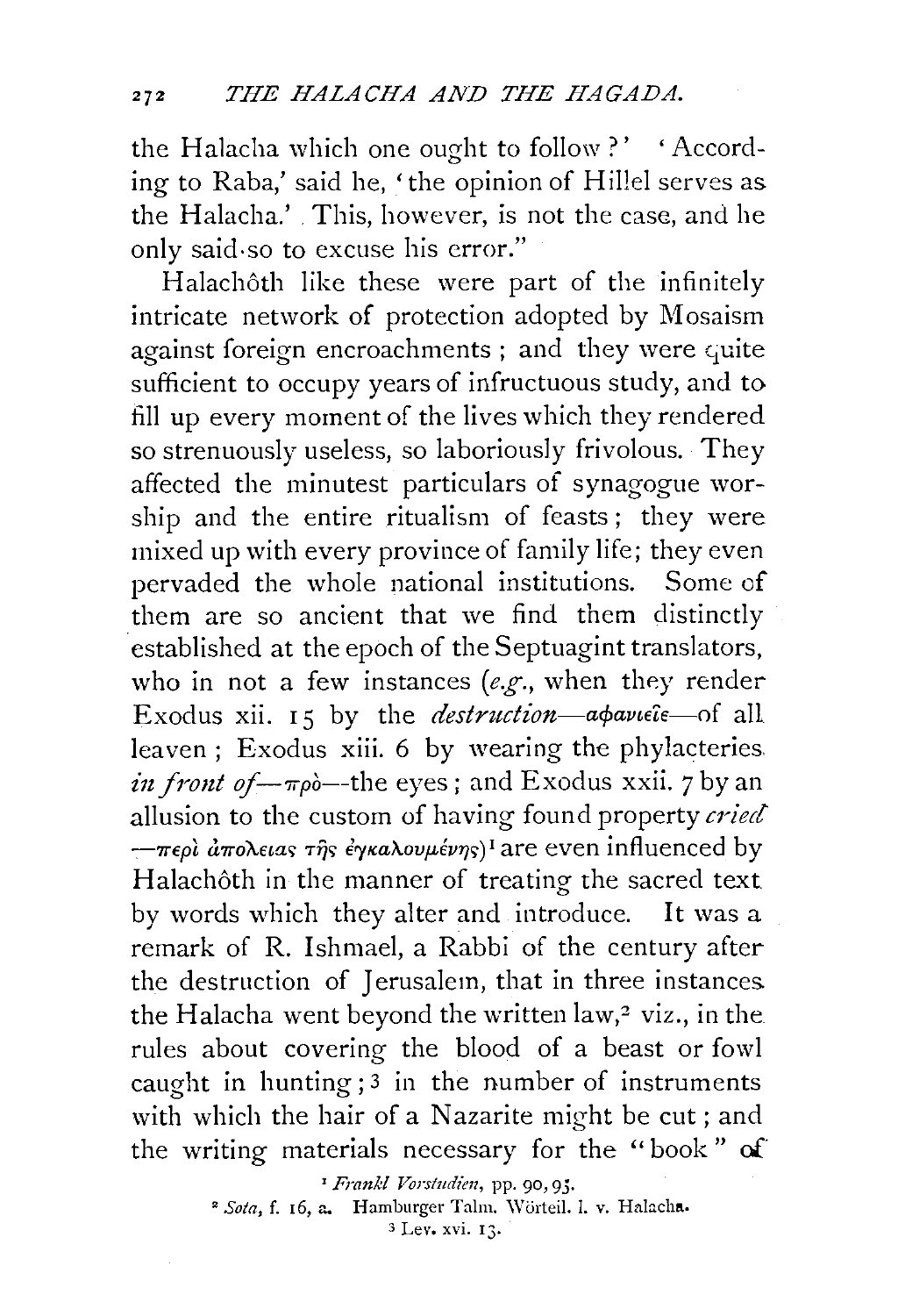divorcement, where the Halacha permitted not only a *Sepher,* or "book," but even olive leaves. The Halacha went, however, as we have seen in a previous paper, much farther than this. It laid down extravagant rules about tithes, it abolished the drink-ing of the water of jealousy, and established Hillel's ingenious device of the *Prosbol,* to get rid of the commercial inconveniences of the Sabbatical year, Many of the Halachôth may have been inevitable, if any semblance of obedience to the law was to be preserved without utterly disturbing the conditions of life, completely as they had been altered by the course of the centuries which had elapsed since the legisla tion of the wilderness; but others of these "rules" were tyrannous and burdensome, and to this day continue to be a source of needless vexation to the most scrupulously orthodox among the Jews. And it would have been better in the first instance frankly to admit the principle of modifying the law-where the divinely-ordained circumstances of life rendered it obviously advisable to do so-rather than hypocritically to undermine it under pretence of profound reverence. It must have had a most injurious influence on the conscience of the Rabbis, and it must have stamped their religious convictions with a sense of unsatisfying hollowness, to profess that every curl and corner of a letter was sacred, and yet to deduce from them Halachôth which in a number of cases rendered the Law itself contradictory or obsolete.

We have now seen something of the growth, nature, and tendency of the Halachôth. They were the most essential parts of the Rabbinic *Seyag fa-*VOL. VI. 18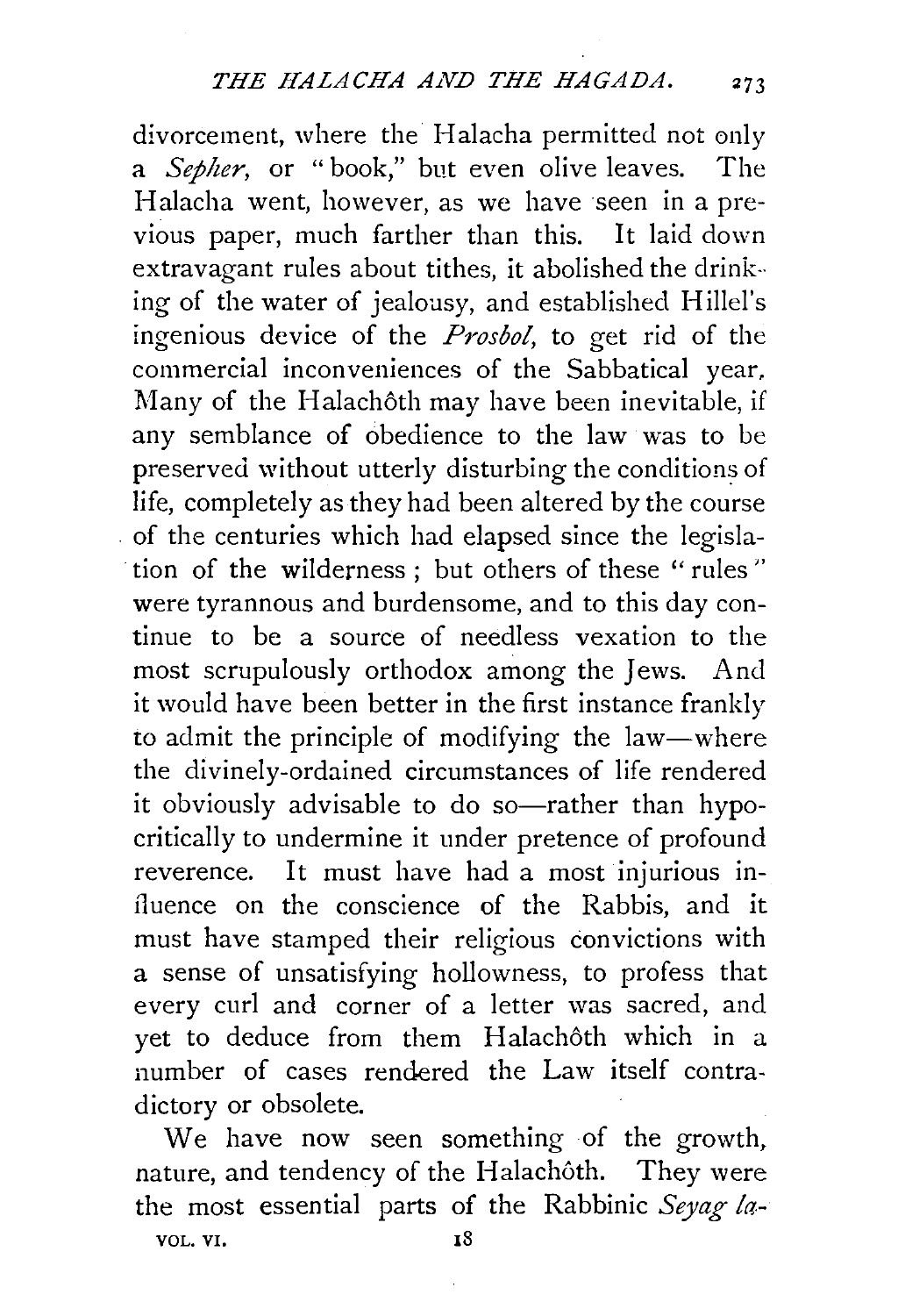*thorah;* 1 they were the work of the religious understanding, and they tended more and more to crystallize the broad and symbolic institutions of the Mosaic legislation into a formalism at once deadening and meaningless. The Mishna itself consists to so great an extent of Halachôth, that in the Jerusalem Talmud it is called Halacha without further distinction. *2* And this would have been a logical distinction to observe between the Mishna and Gemara, seeing that many Rabbis regarded Hagadoth as mere unauthoritative illustrations, which should therefore have been excluded from the authoritative text. Hagadôth do, however, occur not only in the celebrated Pirke Abhôth, or "sayings of the Fathers," and Middôth, or "temple measurements," but, according to· Zunz, in no less than twenty- six of the treatises of the .actual Mishna.

2. Utterly different from the Halacha-different in character, different in scope, different in importance, different in estimation-is the HAGADA; and as our estimate of the Talmud must largely depend on our due appreciation of this great branch of it, which constitutes indeed the main part of the Gemara, we must now proceed to give some account of its nature .and origin.

Hagada (in its Aramaic form, Agada, Agadtha) is a Hebrew word from the verb " כגד נגד to say, relate,

<sup>1</sup> Hedge about the Law.<br><sup>2</sup> Munk, *Berachôth*, p. xi. The Talmud Jerushalmi is the Mishna, with the Gemara of the Palestinian Amoraîm,-a school which consisted of such men .as Chaia, Ben Chanina, Rav, Bar Kappara, and Abihu. The date of its com· pletion is about A. D. 390. The Babylonian Talmud (Talmud Babli) is mainly due to the lectures of the celebrated R. Ashi (born 351, died 427), who thereby .earned the title of Rahbana, as Jehuda Habhoded had earned that of Rabbenu, "our Rabbi," for his share in the Mishna. It was completed and sealed by P. Jose, A.D. 498.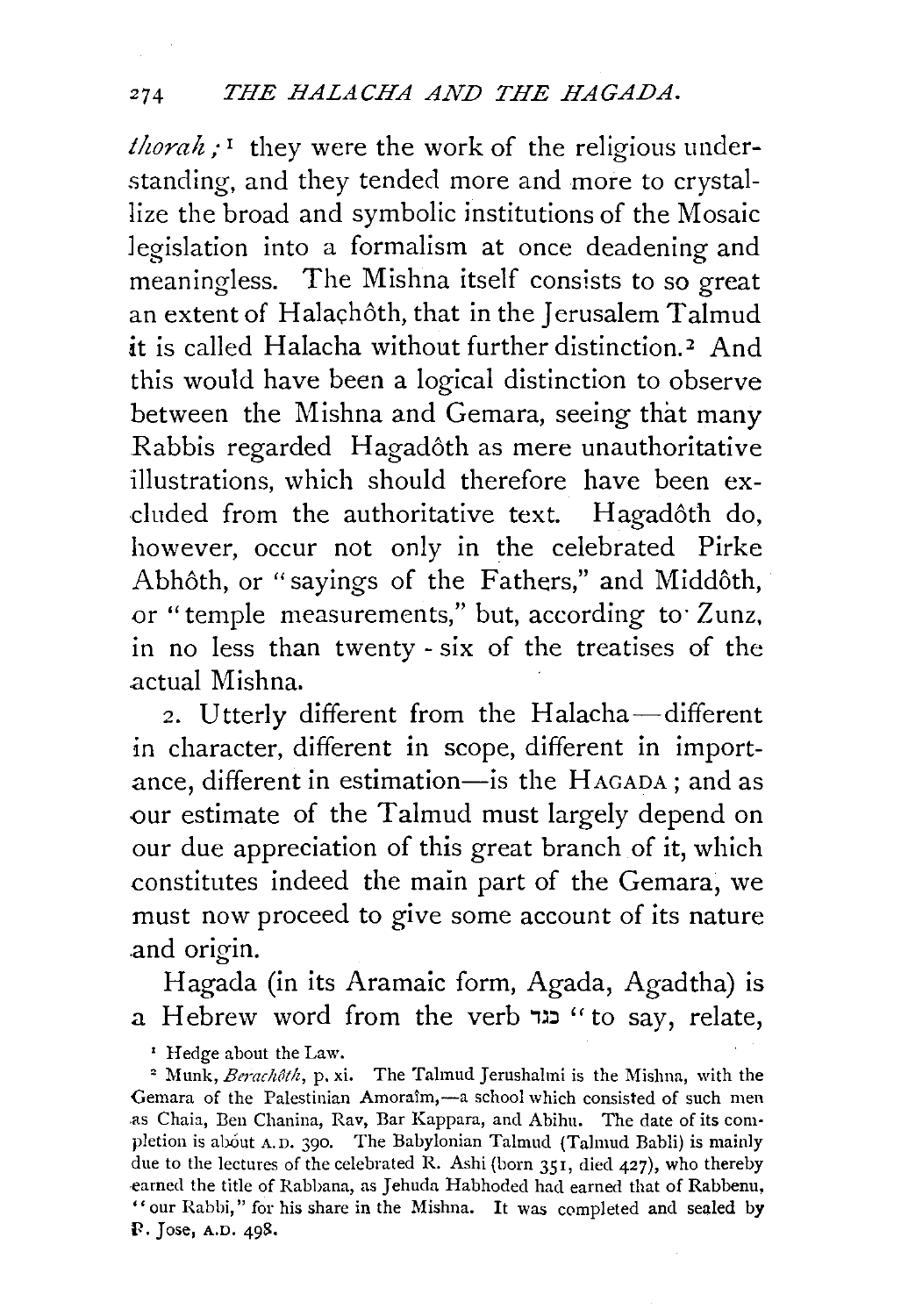-explain," &c. 1 Generally speaking, it consists of narrative, legend, poetry, exegesis, instruction, allegory, and all the teaching on those branches of knowledge which have no immediate connection with orthodox practice.<sup>2</sup> It is in its widest sense the expression of religious feeling. If any one will examine the definitions of it proposed by Zunz, Frankl, Derenbourg, Ginsburg, &c., he will I think ·come to the conclusicm that it might be represented in English by "Homiletic Literature." 3 This equivalent would especially apply to the Hagada in its -original sense, as the word was used in the second .and third centuries after Christ. It subsequently .acquired a looser and more extensive meaning, in which it included the entire circle of scientific teach- ·ing ; but originally nothing would have been called a Hagada which was not connected with (1) Exegesis, ·the translation and explanation of Scripture, and all such polemical and apologetic matters as arose out -of it; 2. Ethics, illustrated by proverbs, exhortations, topics of warning and comfort, often conveyed in imaginative forms; 3. Dogma and ritual; 4. Mystic teaching, including the Kabbalistic methods of interpretation, the *Pardes* and *Geneth,* which we have already illustrated; 5. Prayers, poems, and emotional

*z* llagada (i1,:1~ ~n,:l~)-narratio, enarratio, historia jucunda et subtilis discursus historicus aut theologicus de aliquo loco scripturæ jucundus, animum lectoris attrahens.--Buxtorf, Lex. Chald.

<sup>2</sup> I shall throughout make free use of Hamburger, and of the few others who ·have written on the subject with full knowledge.

<sup>3</sup> It might be thought that this corresponded more nearly to Midrashim, but the Midrashim consisted largely of Hagadôth. "Midrashim," says Ibn Ezra, "are of various kinds. Some of them are secret enigmas and sublimely exalted parables; others serve merely .to refresh the fatigued understanding ; others fill up the *lacuna* of Scripture. Allegories are like robes-some cling to the body and are as fine as silk ; others coarse as sackcloth." &c.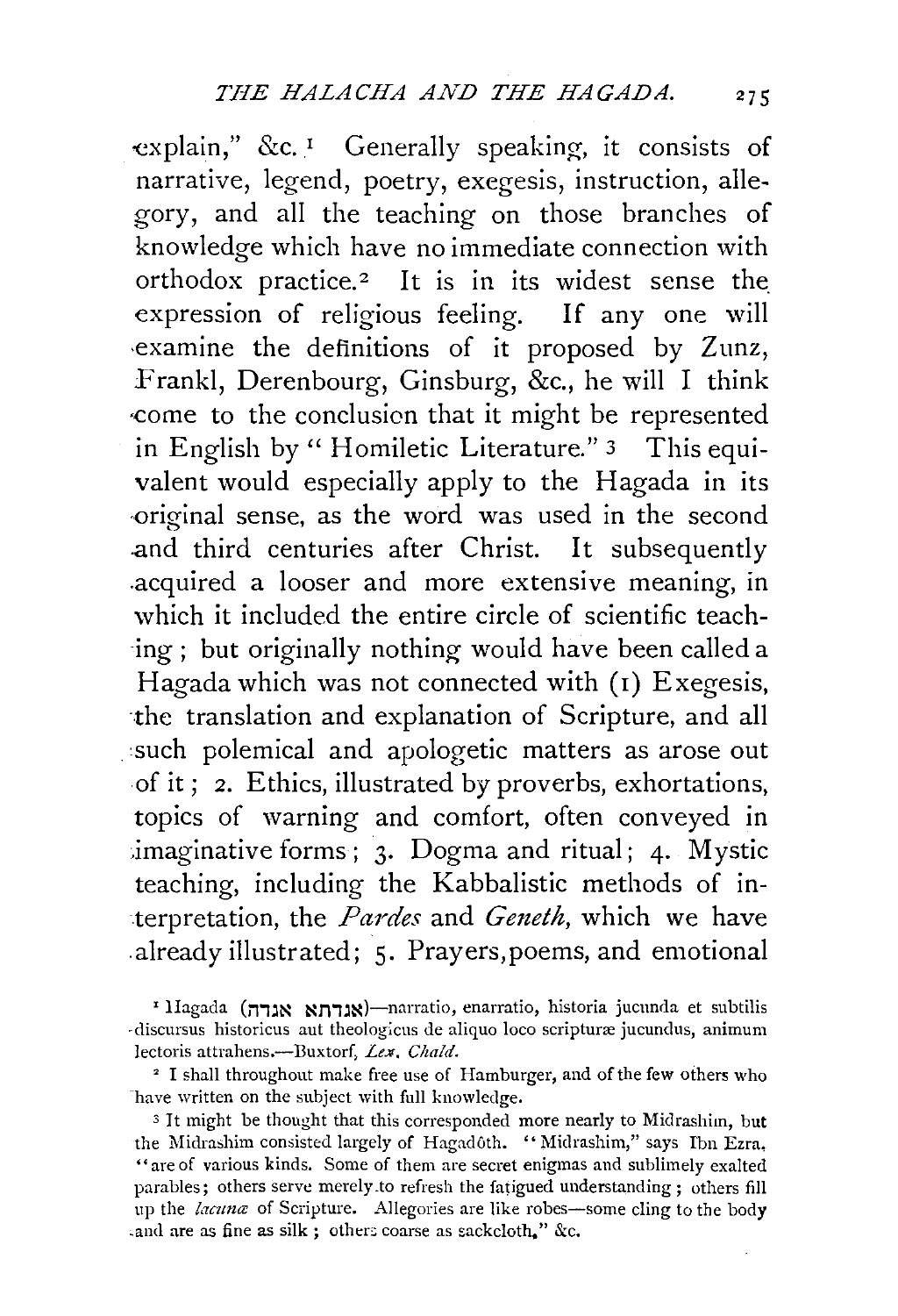utterances in general. It falls into three forms, namely, the expository, which is simple and scientific ; the allegoric and symbolical; and the hyperbolic. In these respects it bears a close analogy to Midrashic literature in general, and to modern sermons in particular ; nor can we be surprised that its allegoric and hyperbolic branches, consisting of fables, legends, anecdotes, marvels, enigmas, and myths, has almost absorbed the notice accorded to the whole range of Hagadôth.

The study of the Halacha demanded severe efforts. of memory, and its exposition to popular audiences. was impossible without demanding close attention to dry, abstruse, and unpractical minutiæ. An enumeration of Halachôth would resemble a chapter out of a legal digest or a book of precedents ; and if delivered in a religious assembly, would be like a sermon full of recondite arguments about albs and stoles. It is not at all astonishing that even the most staunch Halachists had to break their weary monologues by jests, appeals, exclamations, anecdotes, which would put them a little more on a level with their more popular Hagadic brethren. Thus R. Akibha, noticing on one occasion the somnolence of his auditors, suddenly woke them up by exclaiming, " *A woman in Egypt once bore* 600,000 sons;" and when he had thus startled his listeners into attention, proceeded to explain that he meant Jochebed, the mother of Moses, who renewed the youth of the people of Israel. The story resembles that of a modern. preacher who once arrested the placid " folding of the hands to sleep" of an afternoon congregation by beginning his sermon with the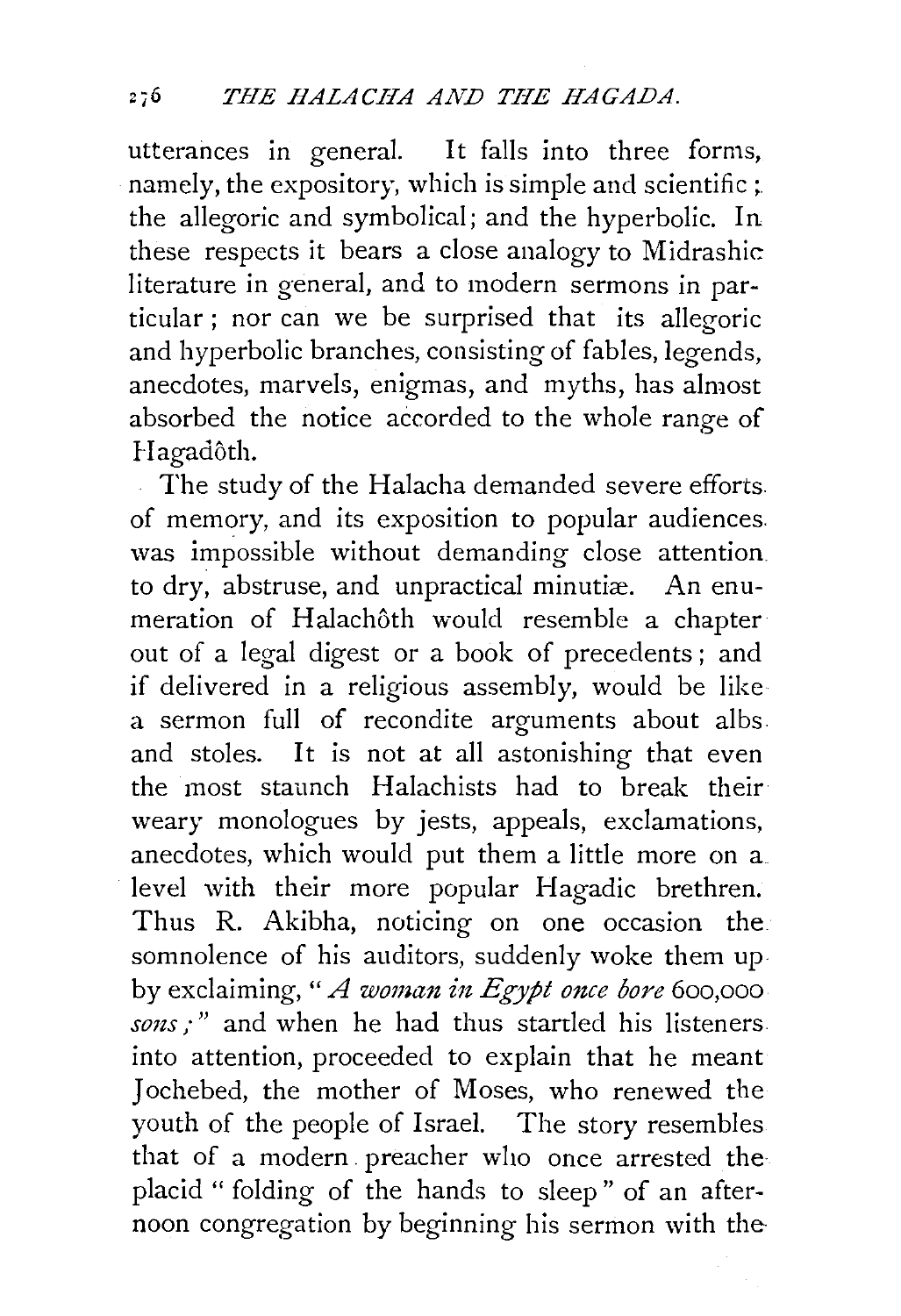words, "A man was hanged at Tyburn last Friday;" and of another who suddenly shouted out, "Fire, fire!" and in answer to the alarmed inquiries of a congregation now thoroughly awake, quietly explained that he meant "in hell." In point of fact there is a great analogy between the oratorical touches and methods of the Hagadists and those adopted for the same general purpose by the preaching friars of the . middle ages.

It is easy from these remarks to see that, though Rabbis so eminent as Jochanan Ben Zakkai, Joshua Ben Chananja, Ishmael, Akibha, Tarphon, Eliezer Ben Hyrkanos, were famous for their skill in the Hagada, it was a species of teaching which was liable to gross abuse, and one upon which, partly because of its extreme popularity, many Halachists would be likely to look with very jealous eyes.<sup>1</sup> On one occasion Akibha interrupted Pappus in the midst of his Hagada with the cry, "Enough, Pappus!" and he was himself more than once abruptly called to task. "How long dost thou profane the God*head* ?" exclaimed R. Jose the Galilean. " What hast thou to do with the Hagada? stick to the rules *about the* Negaim (cleansings of lepers) and Ohaloth (purification of tabernacles)," said R. Eliezer Ben Azaria. " *Wrong, Akibha ! angels don't eat*," was the pithy interruption of R. Ishmael. On one oc casion, when R. Neharai was telling an Hagada that the children of Israel had brought figs and pomegranates for their children from the depths of the Red Sea, R. Gamaliel could not refrain from uttering

• It was a Rabbinic proverb that ... מושכים הלב יהלב ו Tt was a Rabbinic proverb that of the Hagada attract the soul."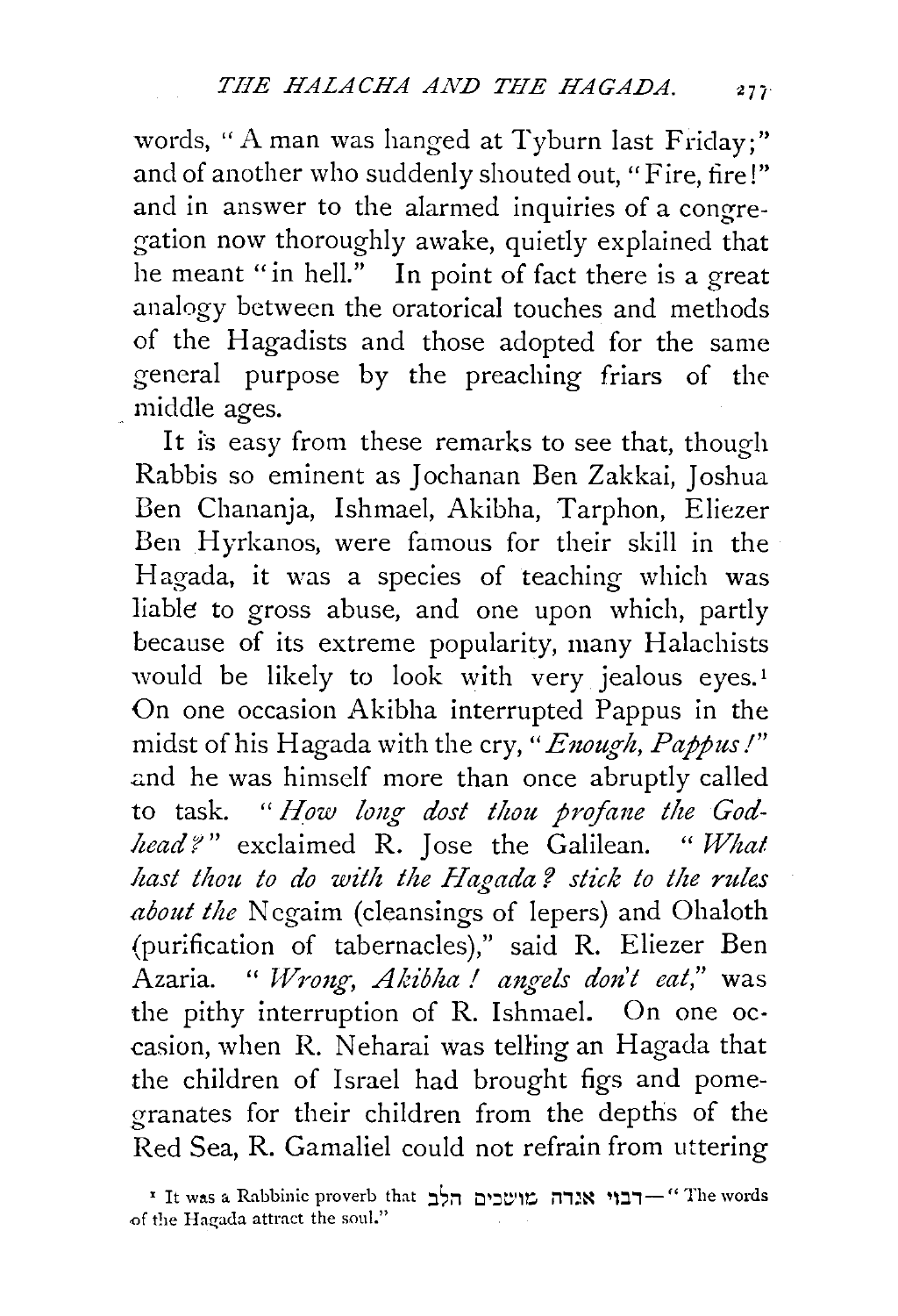a contemptuous remark on his appetite for the marvellous.

But since the Hagada itself is so comprehensive a term, and the adoption of its methods might be either sober and interesting or audacious and absurd, it is hardly to be wondered at that the opinions of the Rabbis about it were very various. When R. Jizchak, in the third century, complained that people were more eager to listen to it than to the Mishna, R. Levi apologetically observed that, in old days, when the Jews were wealthy, they could study the Halacha, but that now, in their poverty and subjection, they needed the consoling and inspiriting brightness of the Hagada. "The Hagada," said R. Abbahu, "is like the wares which everv one can afford to buy." It was in fact the small change of religious teaching.<sup>1</sup> Its allegories were intended partly to explain, partly to conceal; its enigmas were meant to shroud sacred mysteries;<sup>2</sup> its lively sallies were meant to relieve the severity of Halachic teaching, so that a modern theologian compared the Hagadôth of the *Siphrt* to wine that refreshes the heart.3 Maimonides regarded them as all meant to convey a hidden sense, which he says shines like gold through a silver covering,—quoting Proverbs xxv. 11, " $\AA$  word spoken upon wheels  $(E.V.$  'fitly spoken') is like apples of gold in pictures of silver." In this aspect the most rigid Halachist need have felt no jealousy of the Hagada, and the soft answer of R. Abbahu, the Hagadist, to the jealousy of R.

<sup>&</sup>lt;sup>1</sup> Chiarini, *Théorie du Judaisme*, ii. 53.

<sup>&</sup>lt;sup>2</sup> Maimonides, More Nebhochim.

<sup>&</sup>lt;sup>3</sup> Beer, *Gesch*: *des Unterrichts.* 285. Prag. 1832. The Siphrî is a commentary on Numbers and Deuteronomy.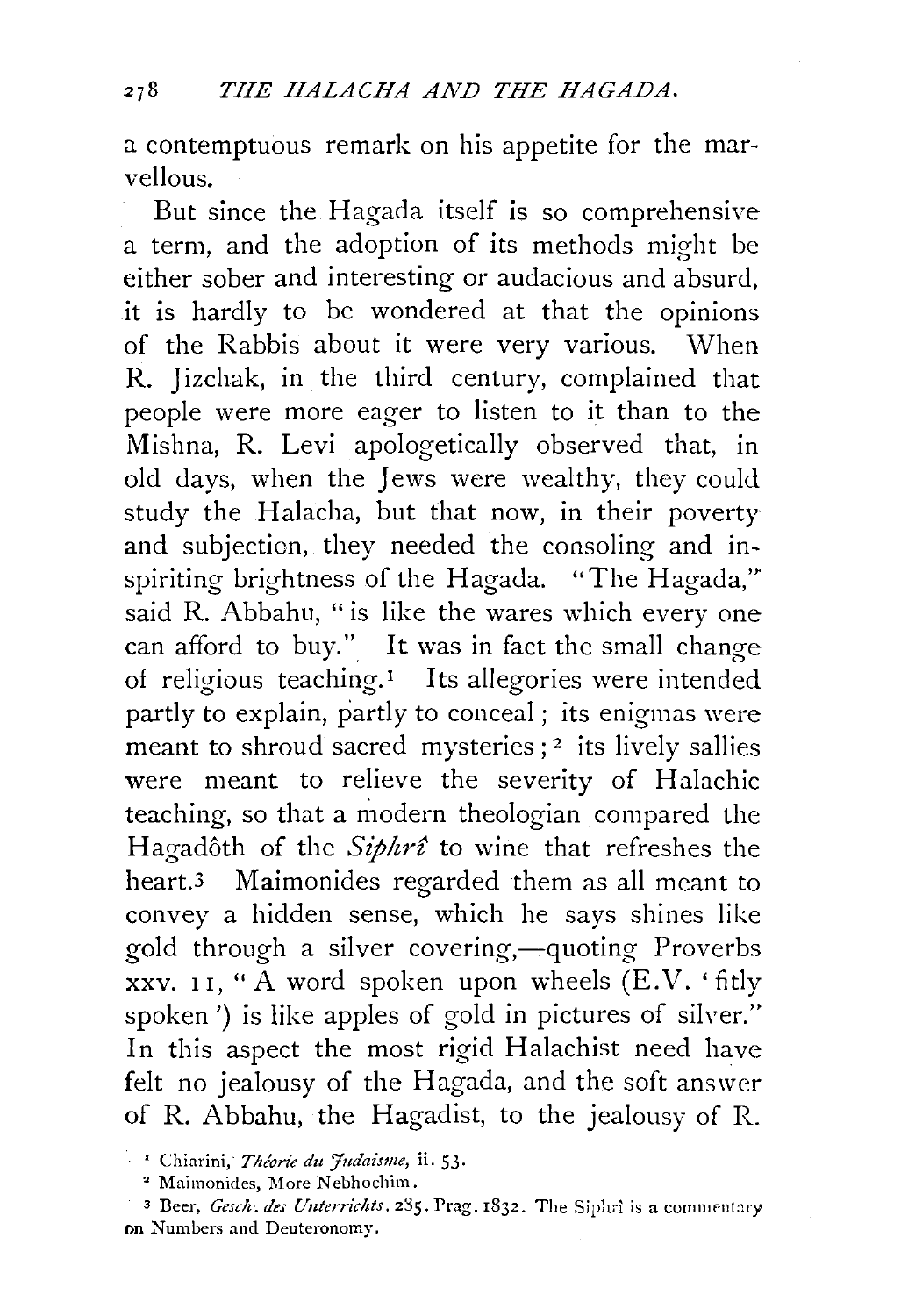Chija, the Halachist- who was angry at the greater number of his listeners - was excellent in its modesty and spirit.<sup>1</sup> "A seller of jewels," he said, " has fewer customers than a seller of fuseaux" $$ not, as Rashi observes, that the Hagada is necessarily less valuable than the Halacha, but that R. Abbahu wished to soothe the wounded self-love of R. Chija, though his own anecdotes were worth the subtilties of the other.

There can be no doubt that the Hagadôth in their Demonology, and in other subjects of which they dealt, descended very low, and must be branded not only with silliness, but even with prurience and obscenity. And this perhaps is one of the reasons why some of the Rabbis both hated and denounced the Hagada,<sup>2</sup> looking on those who taught it as, at the best, imaginative and ignorant dilettanti, but sometimes even as veiled apostates and secret favourers of heresy; a scorn which the Hagadists repaid by contemptuous allusions to the dry-as-dust minuti $\infty$ and hair-splitting pedantries of the rival school. While some sentences of praise may be quoted from the Talmud, the condemnations of the Hagada are more decisive. " Obviously," said R. Jonathan, "we teach no Hagadôth to the men of the south, because of their pride ; or to the Babylonians, because of their ignorance of the law." Speaking of the lower class of Hagadôth $-$ those which are called "disgraceful" *(Hagadôth shel dôphî)*, R. Joshua Ben Levi said that it was profitless to invent, and a

<sup>1</sup> *Sota*, f. 40, a (Chiarini, i. 275).<br><sup>2</sup> There are other and very remarkable reasons, with which I must deal elsewhere. The differences between the Halachic and Hagadic schools were very deeply seated.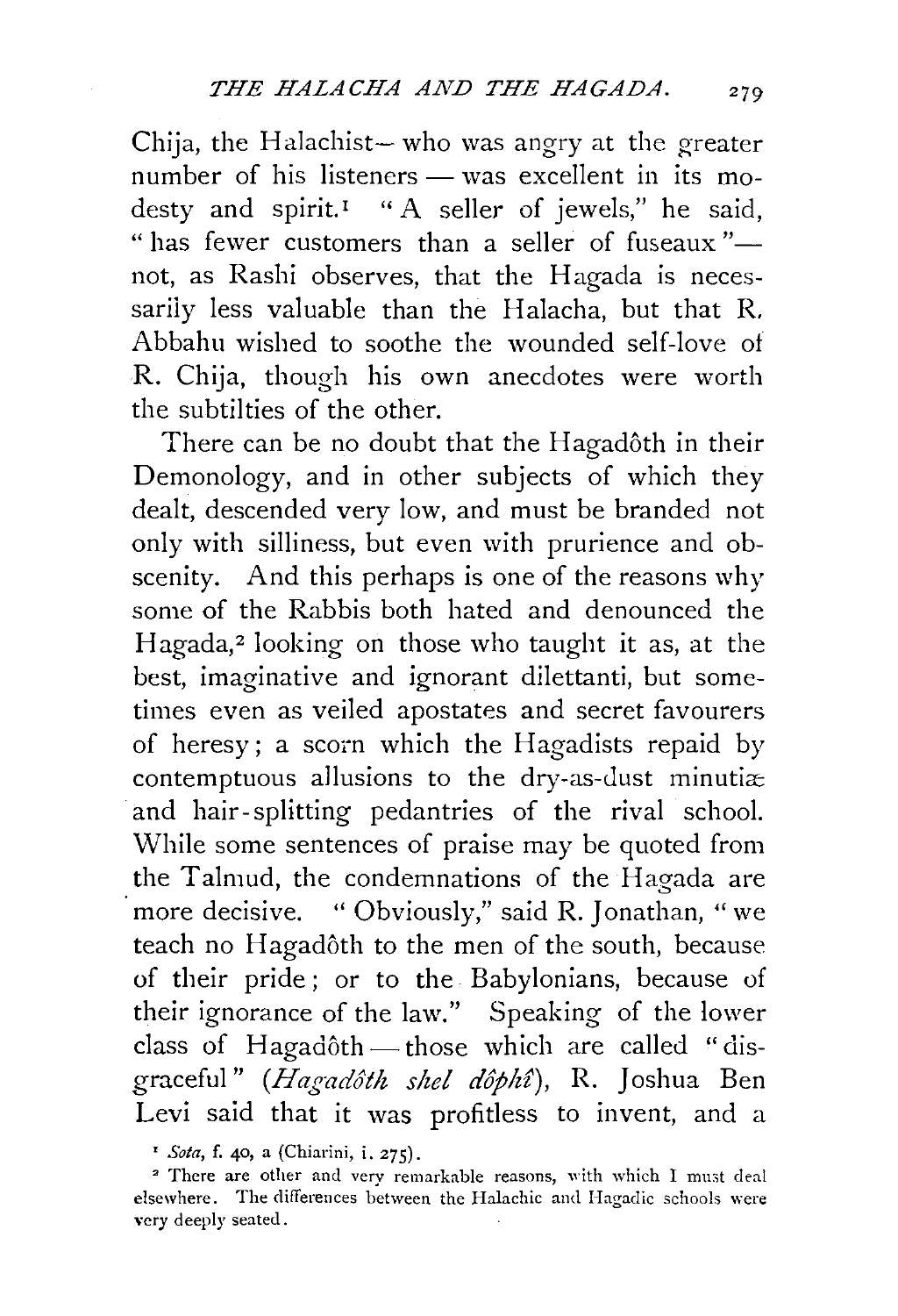waste of time to listen to them ; and R. Seira angrily called the Hagadistic books " books of sorcery;" and when asked the reason for his indignation, said, "Ask the books themselves, and they will tell you."

I have already noticed the fact that the Jews themselves hold different opinions about the Hagada, some of them regarding its more extravagant developments with natural and undisguised contempt ; others, like Maimonides, seeing the possibility of allegoric explanation. It is even said that Maimonides intended to write a work which should do for the Talmudic Hagadôth the same service that his More Nebhochim was intended to do for the difficulties of the Bible. The intention, however, was not carried out, and if Maimonides had ever seriously faced the task he would probably have found it impossible or valueless. Here and there no doubt a meaning may be deciphered beneath the wild absurdities of Oriental fancy; but in many instances the attempt to turn the Hagadôth into consistent allegory would be about as foolish as the Christian explanation of the Iliad by the monk in the *Gesta Romanorum*, where Helen figures as the soul and Paris as the devil. The great Moses Ben Maimon has, however, left his opinion on record when he quotes a passage from the Talmud, in which the Rabbis say that just as if a person loses in his house a pearl or a piece of money, and lights a farthing candle and finds it, so parables are in themselves valueless, but by their means we get to understand the words of the Law.<sup>1</sup>

<sup>&#</sup>x27;More Nebhochim, Pref. He proceeds to apply his principle to Prov. xxv. I r, Gen. xxviii. 12, &c., and makes some very sensible remarks about not pushing the explanation into all details.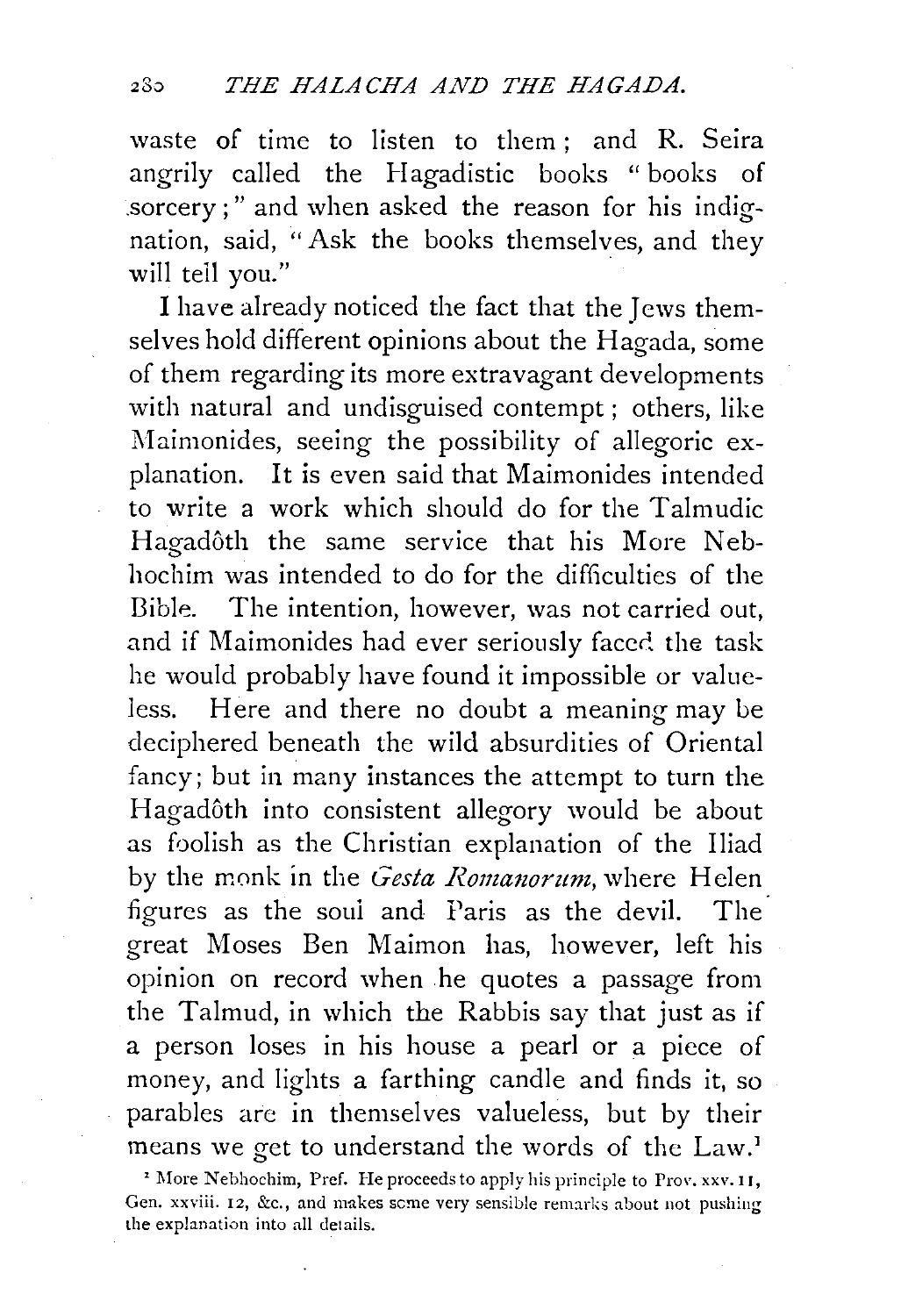In the forty-third chapter of his Third Part he makes an interesting allusion to Rabbinic allegories. "Our Rabbis," he says, "take great delight in allegories, and make frequent use of them, *not because they think* that this is the mind and sense of Scripture, but to delight the reader, and by way of pleasant enigma." He proceeds to say that those who ridicule them as a mere distortion of the meaning of Scripture, and those who attribute to them a traditional and Kabbalistic value, are equally mistaken, their true character being enigmatical. Thus when R. Kappara explains Deuteronomy xxiii. 13 to mean (by reading  $\frac{H}{H}$  for  $\frac{H}{H}$ ) that a man ought to put his finger in his ear when he hears anything impure, it would be astonishing if that great Talmudist meant to imply that Moses meant "finger" by "paddle," and "ears" by "weapon," but he merely uses an elegant allusion or enigma to convey a wise warning ; and this is the meaning of all the allegoric explanations where you are told *to read* not so-and-so but so-and-so.<sup>1</sup> He himself explains the four kinds of boughs which the Jews were ordered to carry at the Feast of Tabernacles (Lev. xxiii. 40) as a sign of joy for the departure from the desert, seeing that they combine beauty, scent, and vitality, and are yet easily procurable, rejecting the allegoric meaning supplied by the Rabbis. " Beware," he says in another place,<sup>2</sup> "that you take not these words of the Hachimim literally, for this would be degrading to the sacred doctrine, and sometimes to contradict it. Seek rather the hidden sense, and if you cannot

<sup>I</sup>,J ns~ ,::l ~lj)rl ~~- See Eisenmenger. Entd. Judenth. I. viii. • 2 l'herush Hammishnaioth (Etheridge, p. 183).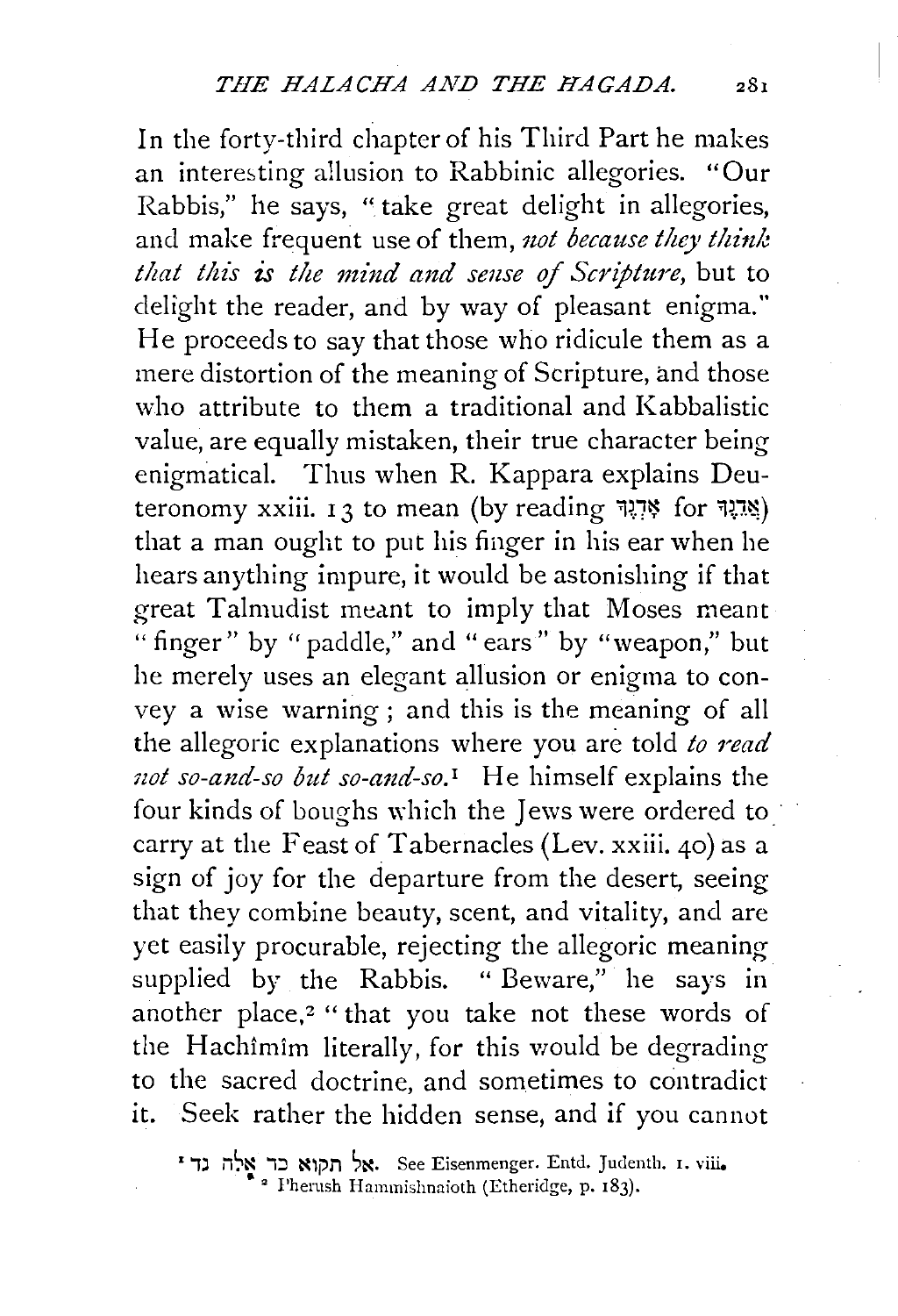find the kernel leave the shell alone, and confess, ' I cannot understand this.'"

But modern Jews for the most part freely admit, with Professor Hurwitz in the Introduction to his Hebrew Tales, that "the Talmud contains many things which every Jew must sincerely wish had never appeared there, or should at least long ago have been expunged from its pages. . . . Some of these Agadatha are objectionable *per se,* others are indeed susceptible of explanations, but without these are calculated to produce false and erroneous impressions. Of the former description are all those extravagances relating to the extent of Palestine, the dimensions of Gehinom, the size of Leviathan and the *shor habar,* the freaks of Ashmodai, &c., idle tales, borrowed most probably from the Parthians and Arabians, to whom the Jews were subject before the promulgation of the Talmud." $\text{I}$  He accounts for their preservation by the extraordinary intensity of that spirit of hero-worship which led the Jews to attach extravagant importance to anything which any Rabbi had said. Like most educated Jews who are not steeled by invincible prejudices, he admits that the Talmud contains many errors, contradictions, and weaknesses (as was indeed inevitable in a heterogeneous encyclopædia of civil law, natural science, and religious precedent) ; but he does not hesitate to avow his doubts whether there exists any uninspired work of equal antiquity that contains more interesting, more various and valuable information, than that of the still existing remains of the Hebrew sages. That these remains are indeed profoundly

' Ap. Etheridge, p. 184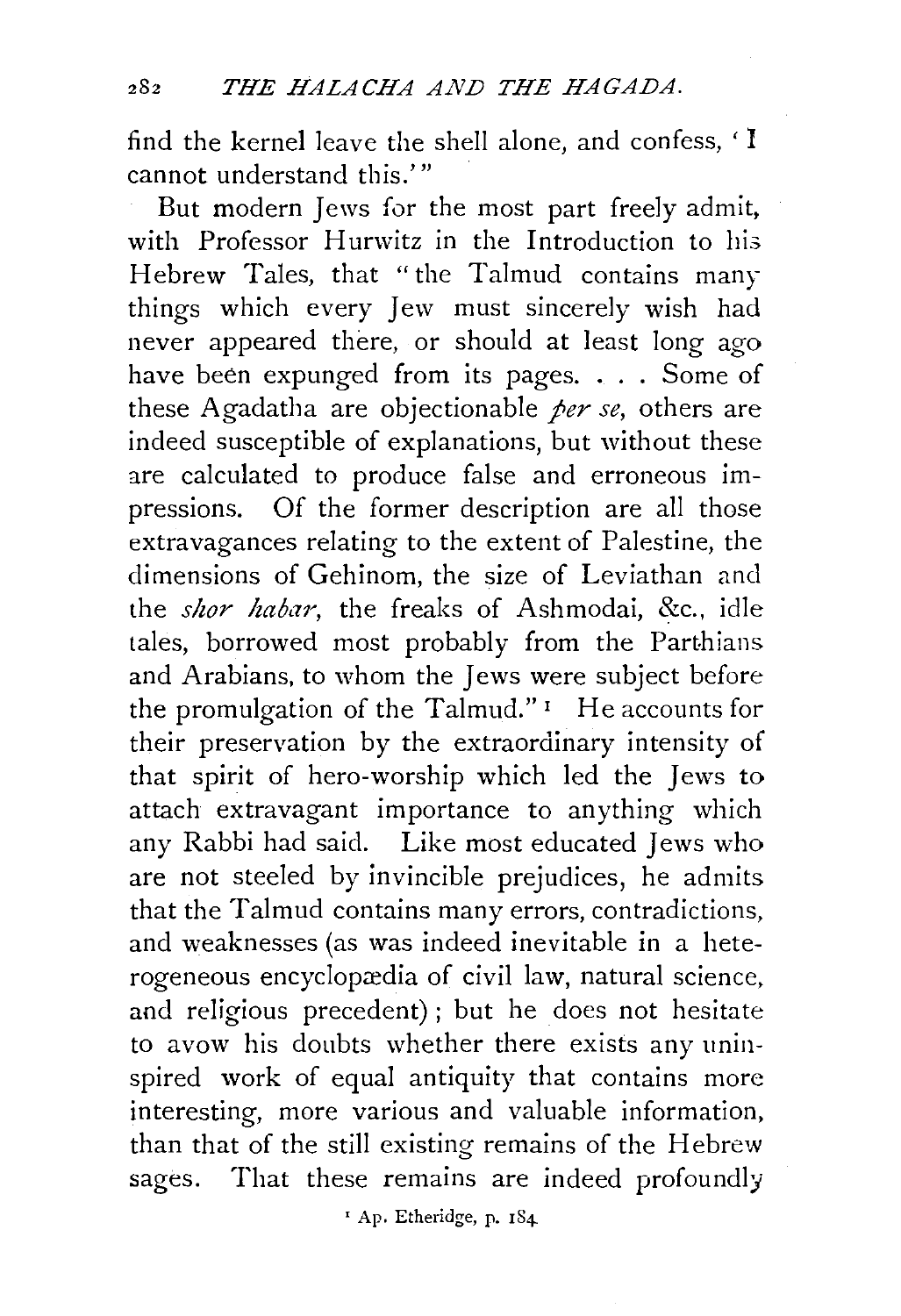interesting and of inestimable value, we admit; and I may express my individual conviction that the gain of mastering them would well deserve the life's devotion of a Christian scholar. But this interest and value are not at all, or only to a very small extent, intrinsic, but almost exclusively archaeological and historic. There is little or nothing in the way of elevating thought or moral teaching in the Talmud, which may not be acquired with infinitely greater ease, and in infinitely greater abundance, elsewhere. To represent the Talmud as a great storehouse of literary and ethical gems, is simply to throw dust in the eyes of the credulous. It is in reality a huge rubbish heap, containing indeed some few gems-already widely known and easily procurable - but far fewer than are contained in any literature of such enormous extent.

Resemblances between Christian and Rabbinic teaching have often been paraded. It is hardly surprising that they should exist when we remember the date of the completion of the Mishna and Gemara, so many generations after the death of Christ. There is more beauty and poetry in a single book of Homer, I had almost said in a single ode of Horace, than in the entire Mishna. There is, transcendently, more wisdom and depth in a single chapter of St. John or St. Paul, than in all the folio volumes of the Talmud put together. And yet the heap of what time has now reduced to rubbish was not always equally worthless, and it is now worth study as a strange and instructive memorial of an obsolete past. The Kjokken-modings of Denmark are of no value, yet what a light have they thrown on the condition